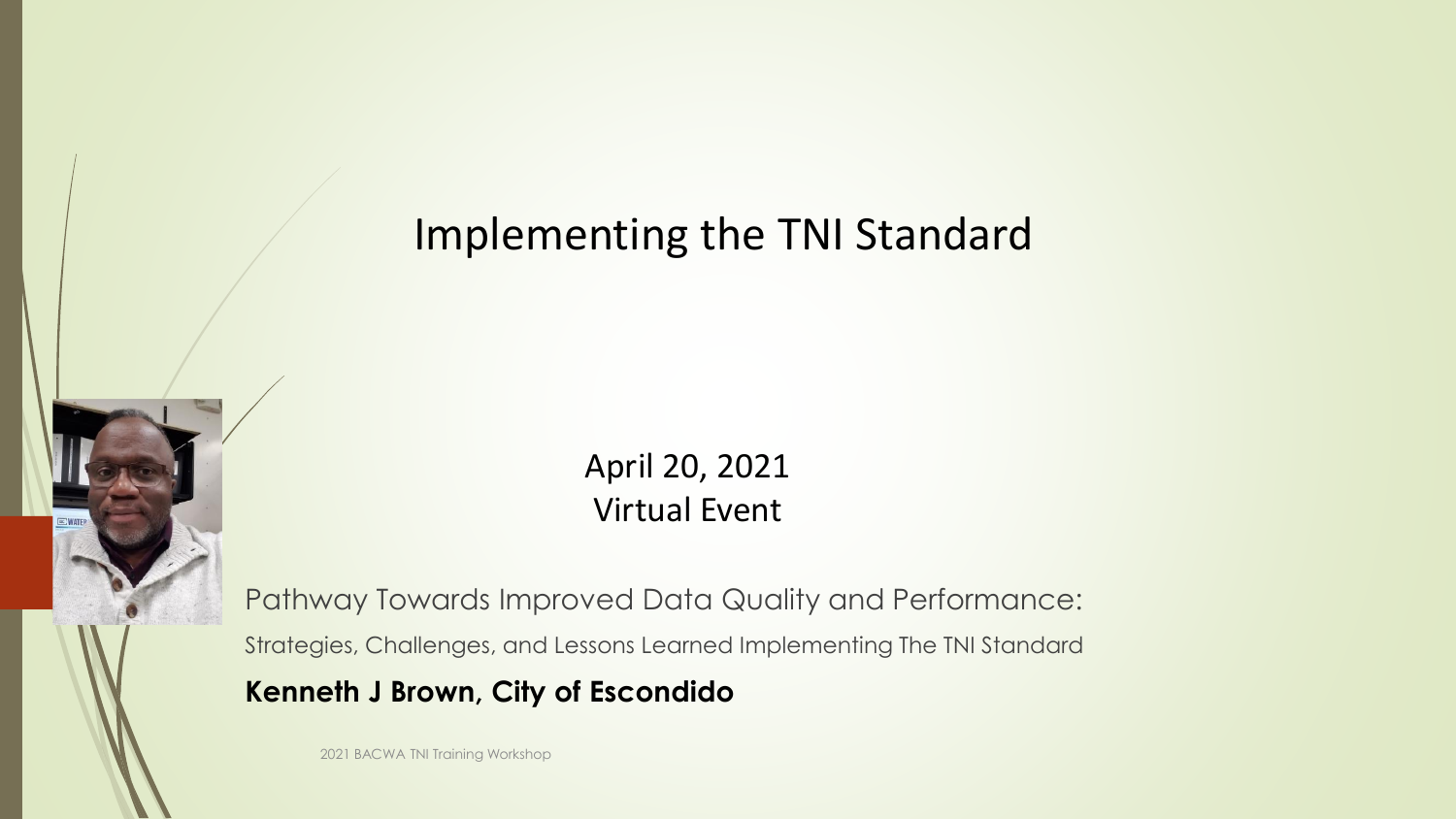## Presentation Outline

City of Escondido Water Quality Laboratory

Objectives of Presentation

❑Organizational/Departmental Change ❑Strategy for Change ❑Implementing the TNI Standard

**Conclusion**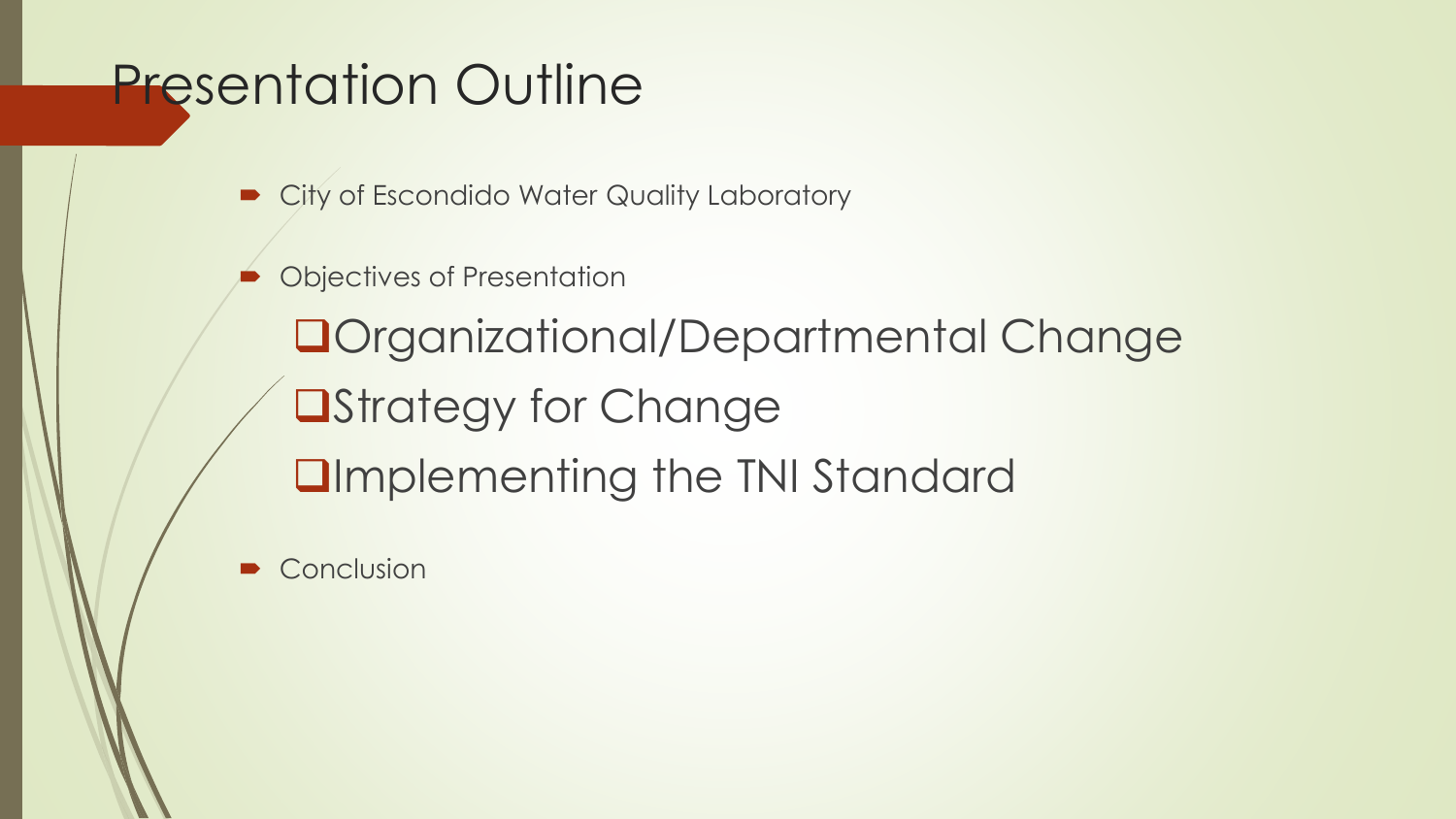### City of Escondido Water Quality Laboratory



**The Mission of the HARRF Laboratory is**:

*The HARRF Laboratory serves the residents of Escondido and surrounding communities by providing reliable, accurate, defensible data which acts to ensure safe drinking water, protect the environment, and safeguard public health.* 

*We accomplish our mission by working cooperatively and safely, communicating effectively, and operating with integrity.*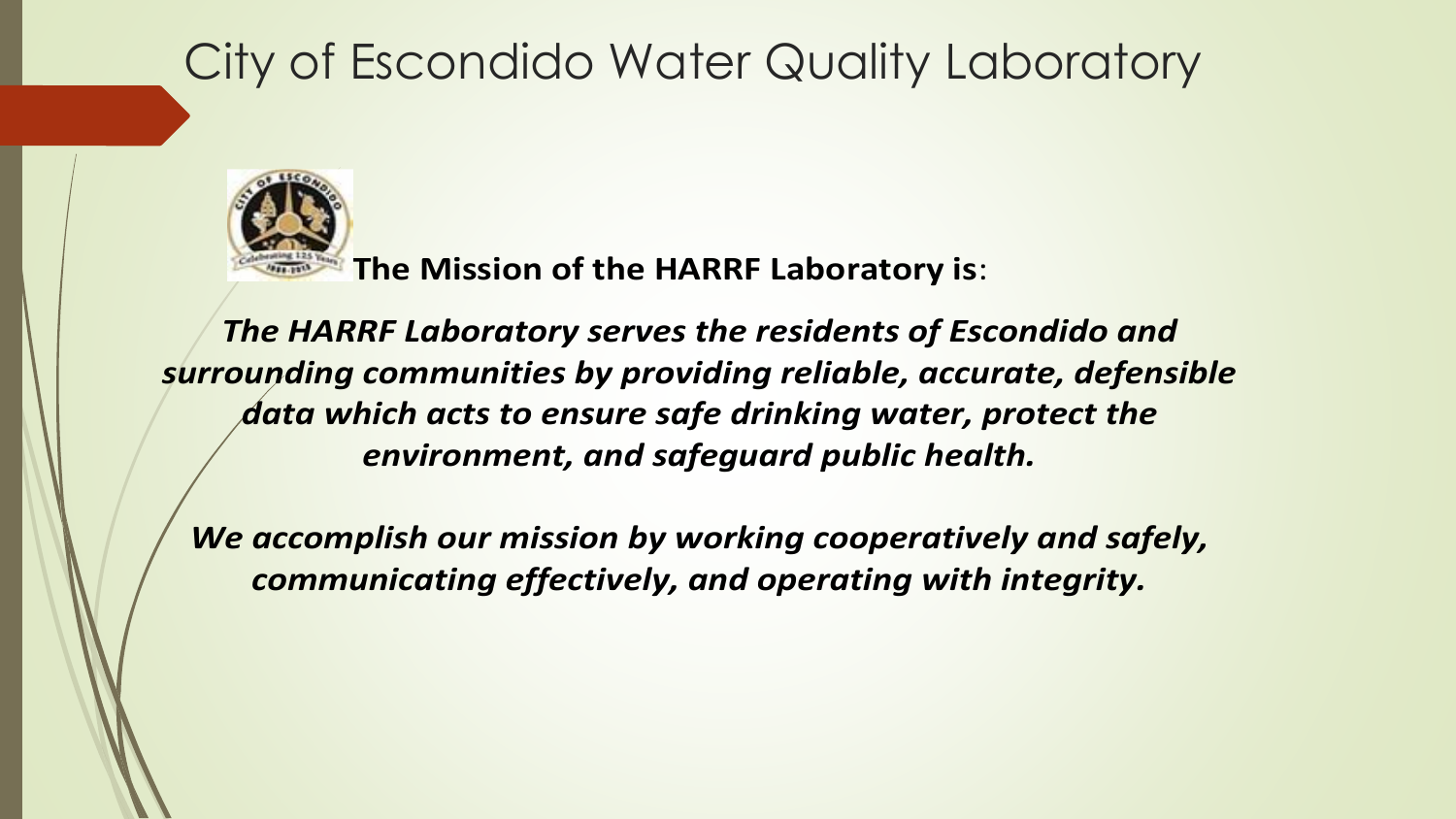

#### **The City of Escondido Water Quality Laboratory**

#### *"We keep our drinking water safe and our ocean clean."*

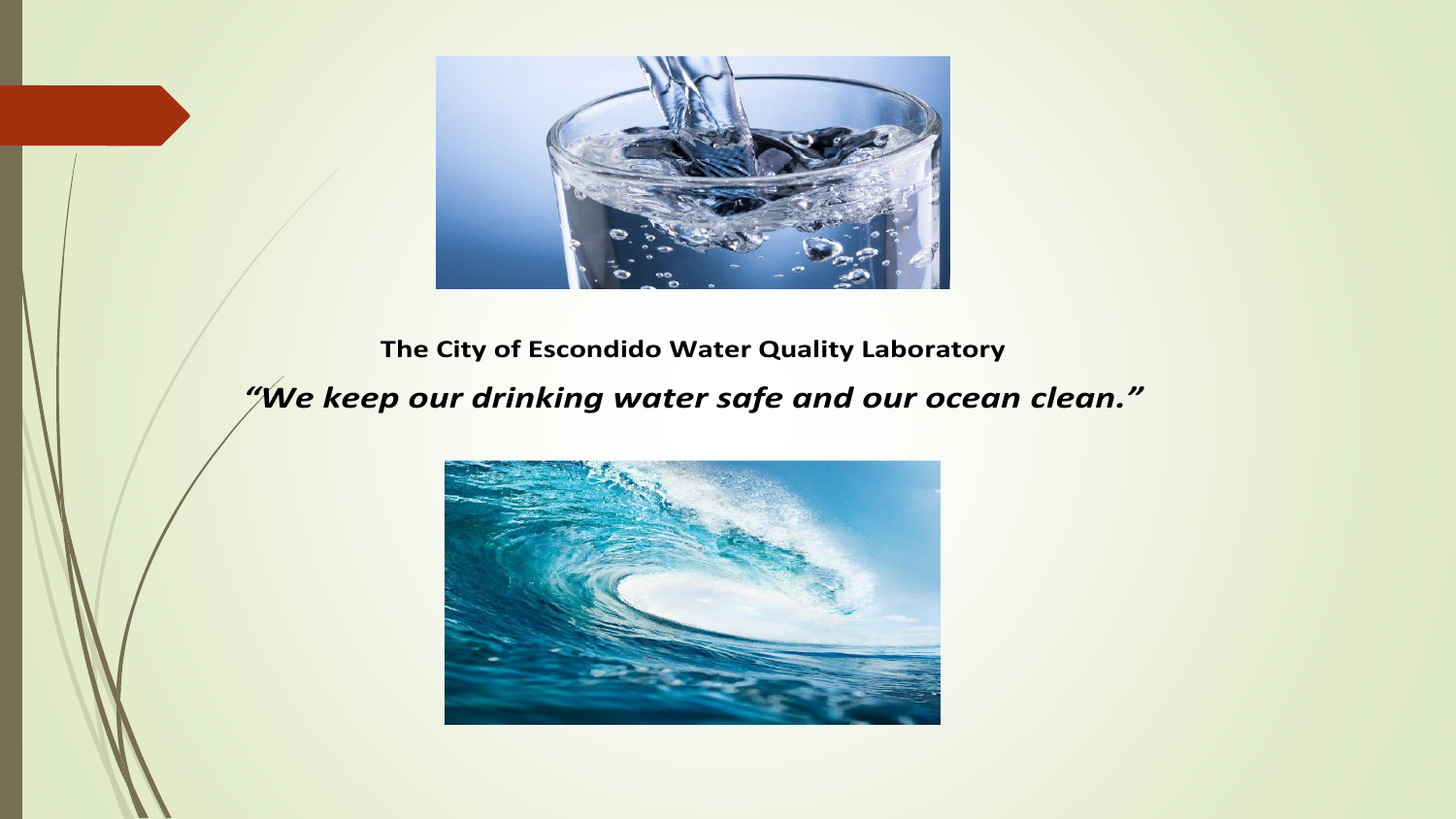### Organizational or Departmental Change

#### **• Challenges with change implementation**

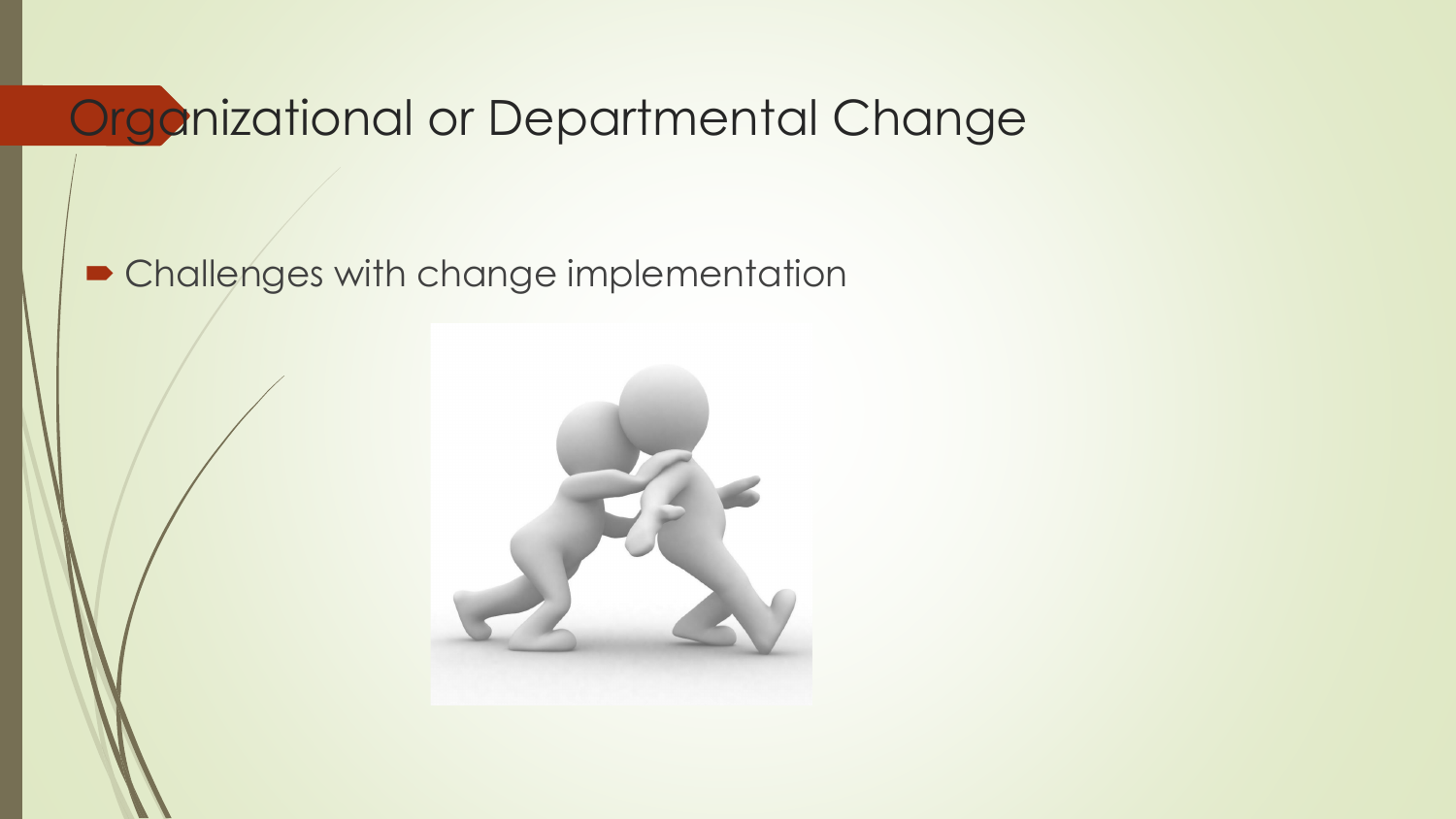#### Strategy for Organizational Change

#### **Leaders Behaviors**

#### ❑Directive behaviors

- ❑ Setting Goals
- ❑ Supportive Behaviors
- $\Delta$  Participative
- ❑ Achievement-oriented Behaviors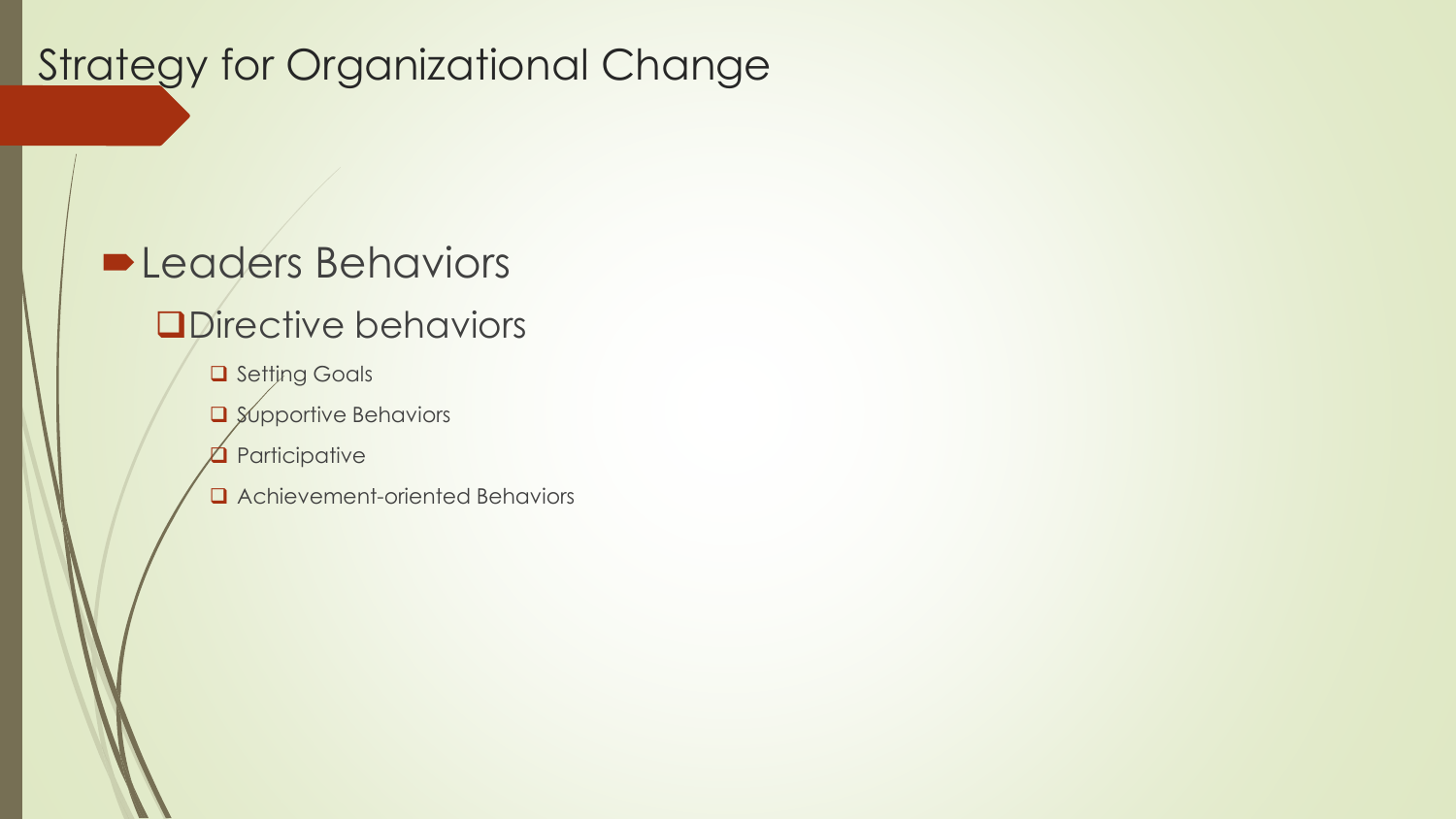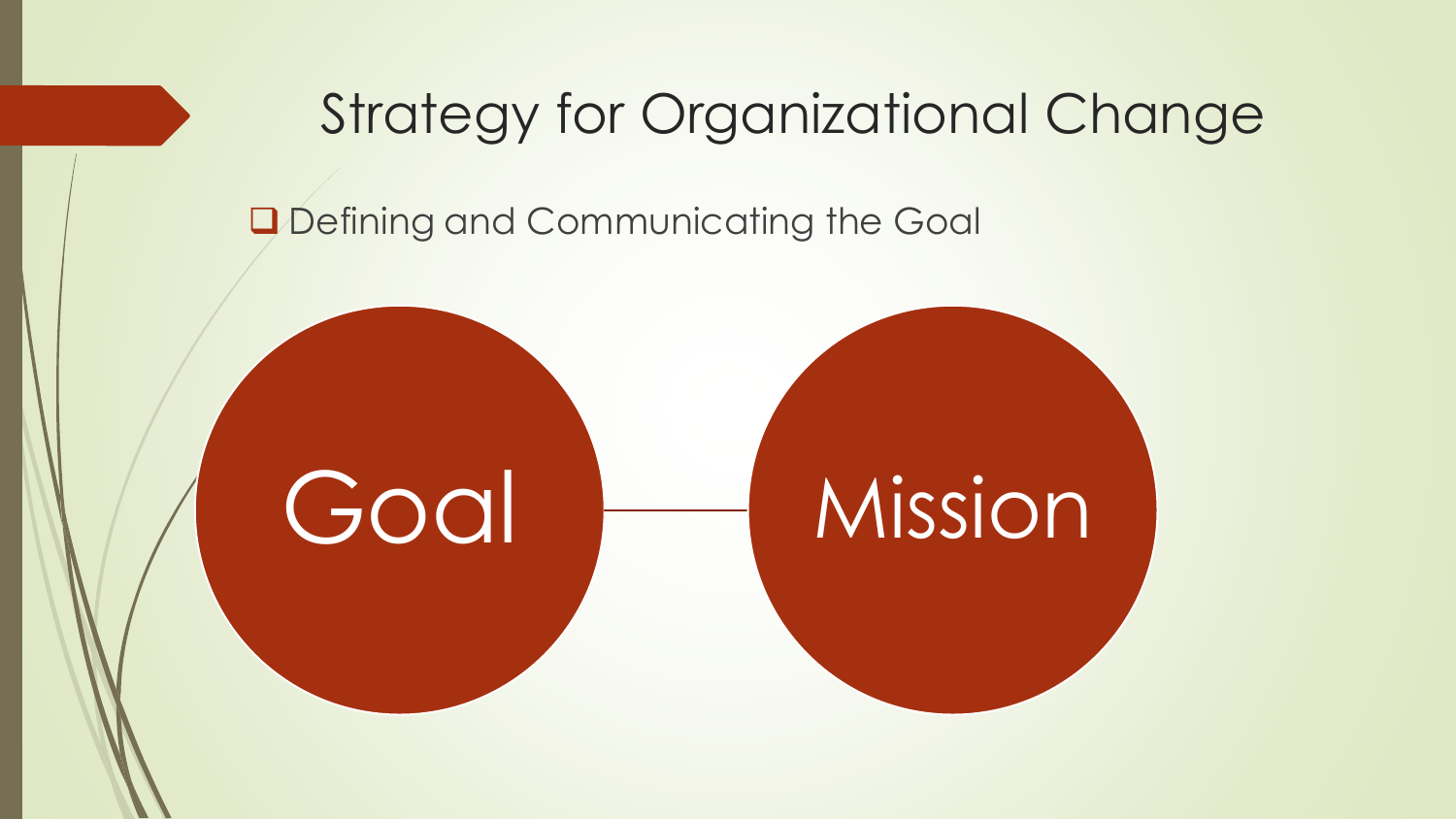**Involves Leadership** 

❑Leadership a process that influences group members to work together toward common goal via positive motivation. (Malik, 2012)

- Three part process
	- ■Communicating the goals
	- ❑Overcoming the obstacles
	- ■Productivity Obtaining the goals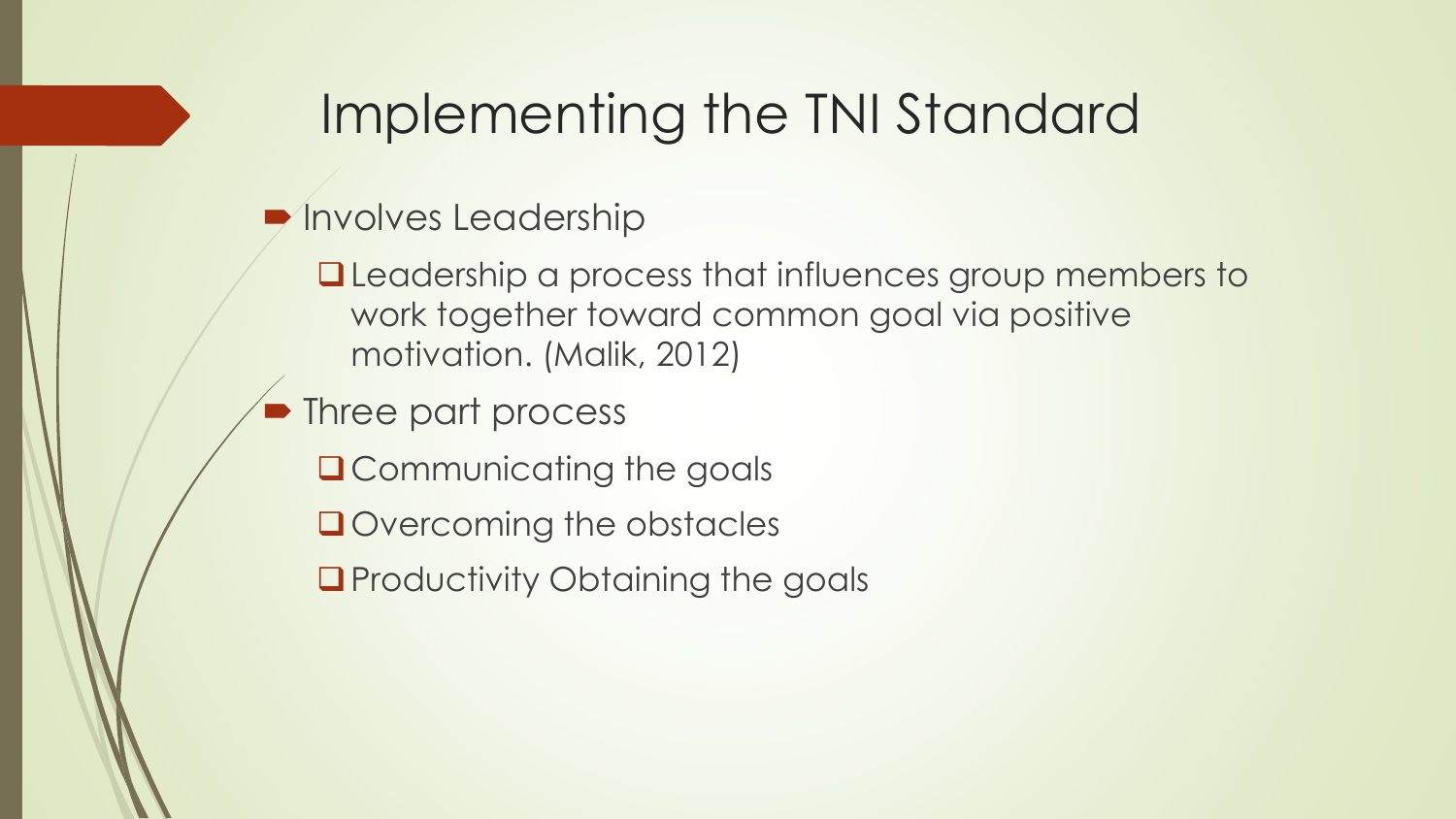■ Defining and Communicating the Goal ❑Meeting with Key Staff ❑Supervisors and Associate Chemists ❑Presentation overview of the TNI Standard to Lab Staff ■Background of TNI Standard ❑Modules of TNI Standard Volume 1 ❑Module 2: Quality Systems General Requirements ❑Module 4: Quality Systems for Chemical Testing ❑Module 5: Quality Systems for Microbiological Testing ❑Misc. Points From TNI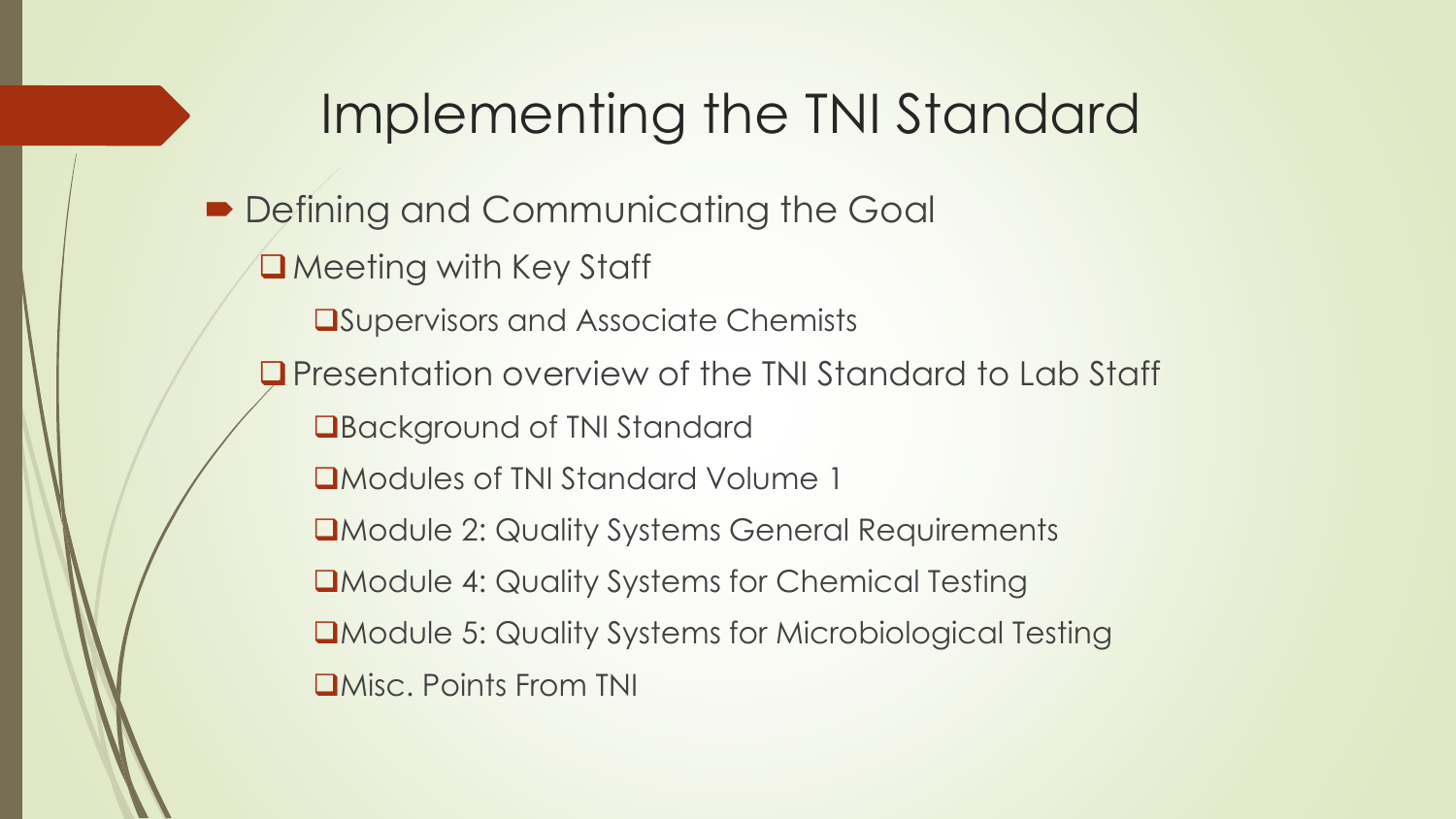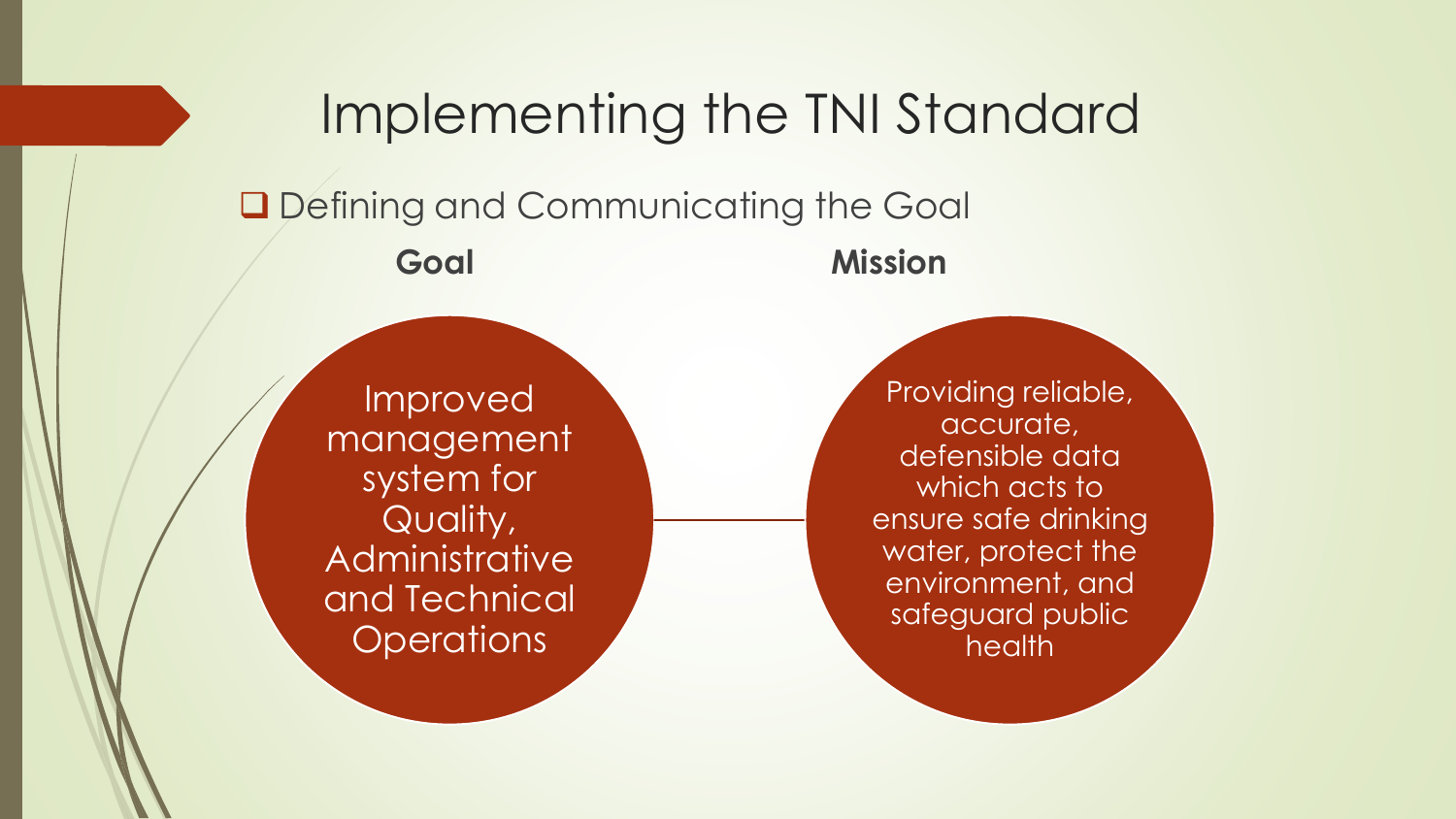#### **Documents**

❑Updated QA-Manual using TNI Template

❑Updating SOPs to incorporating the 23 elements or topics as mentioned in TNI V1M2 § 4.2.8.5 (f)

- Documenting for Traceability
- Documentation for Capability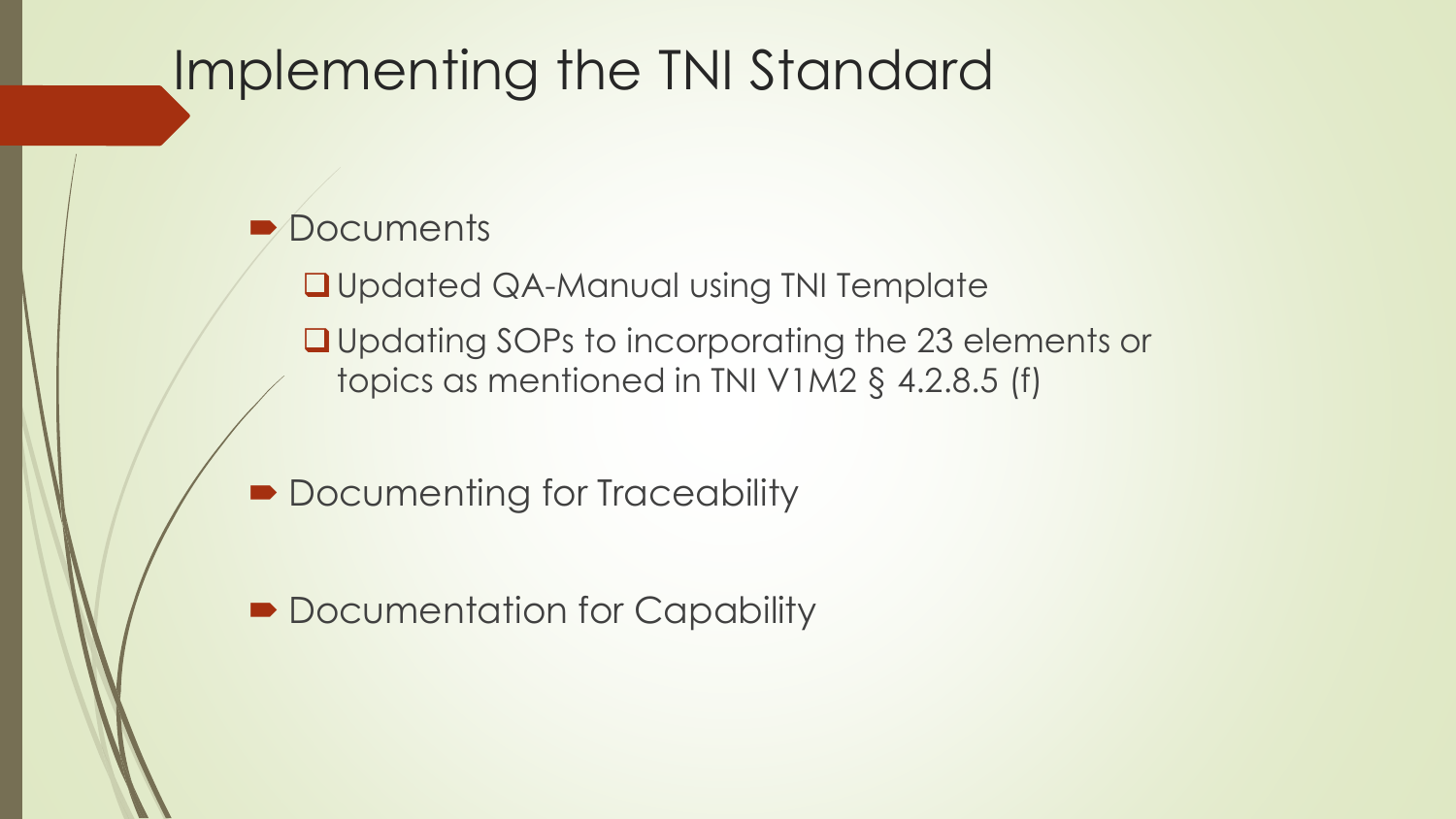- Quality Manual and SOPs
	- ❑Not an new requirement for certified labs
		- ❑Mentioned in Standard Methods SM1020
		- ❑California Code of Regulations: 22 CCR § 64815, QA Program Manual
		- ■40 CFR 136.7 Quality assurance and quality control
	- ❑TNI Standard Rev 2.1 V1M2 § 4.2.8.3; 4.2.8.4 ; and 4.2.8.5 list the requirements needed for the QA Manual and SOPs.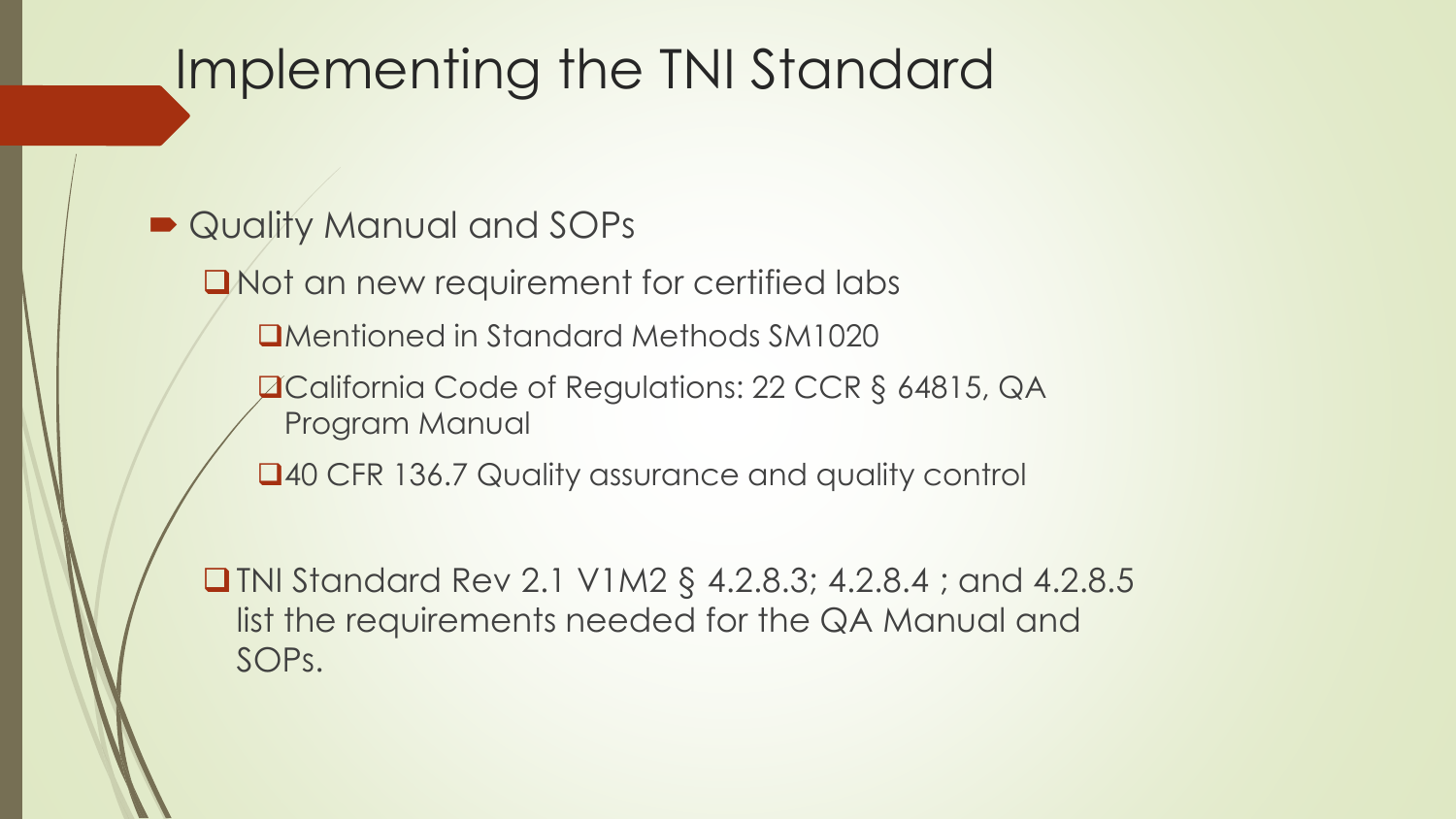■ Demonstration of Capability (DOC)

❑TNI Standard 2.1 V1M4 § 1.6 for Chemical Testing and V1M5 § 1.6 for Microbiological Testing

□Demonstration of Capability language begin with 20<sup>th</sup> edition of Standard Methods Section 1020B, prior to this the language used "Certification of Operator Competence"

■In 2018 the City of Escondido Water Quality Laboratory begun documenting analysts demonstration of capabilities.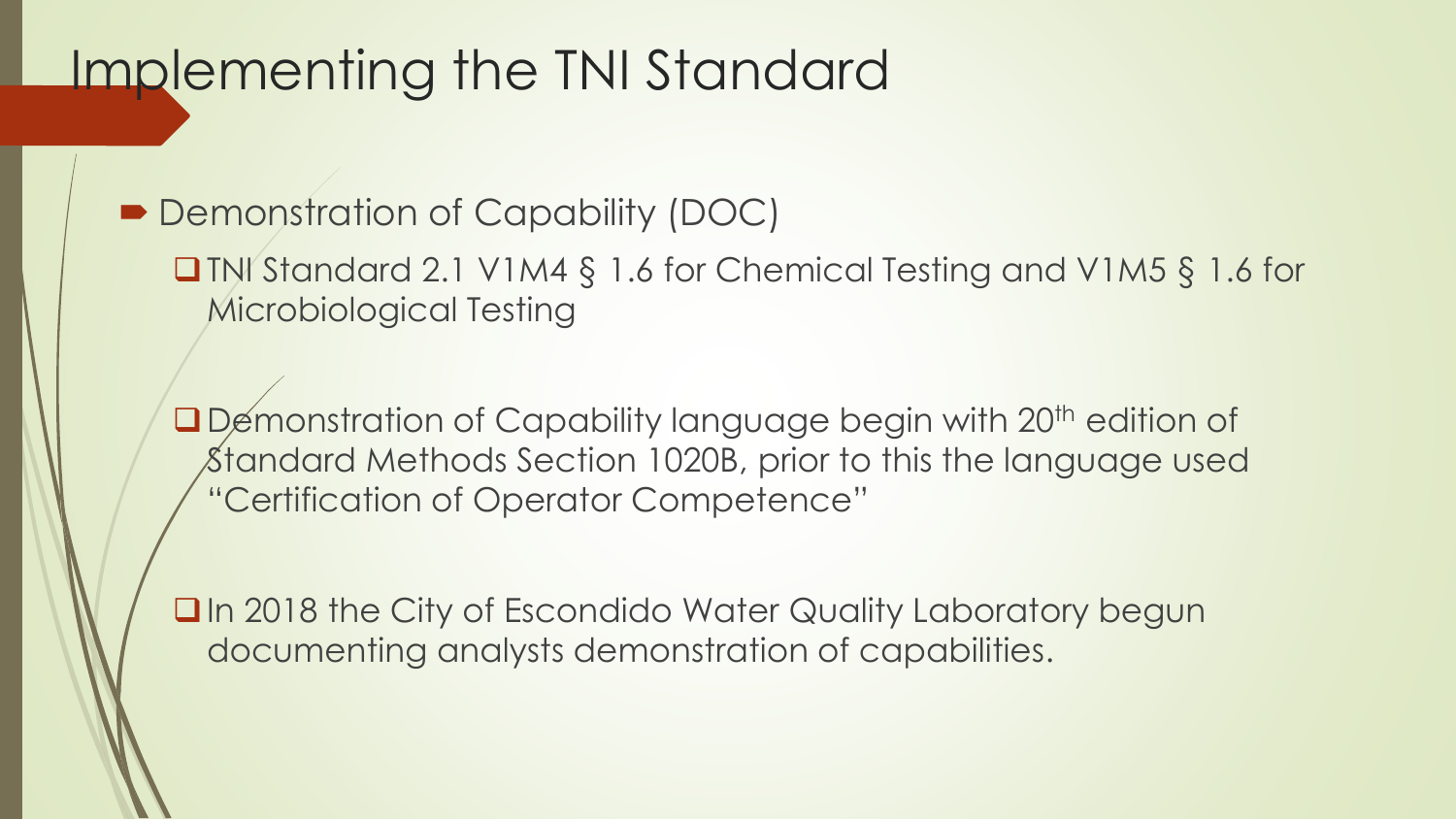#### **Demonstration of Capability Forms**

Lab Name: City of Escondido Water Ouality Laboratory CA ELAP Lab ID: 1625



#### Demonstration of Capability (DOC) Form for Chemistry

Do not use this form for Microbiology Testing DOCs. This form is intended as guidance only. For specific requirements, please refer to 2009 TNI Standard, Vol. 1, Module 4

| Reference Method (with revision<br>number and effective date)             |                                                                                                                                                                                     |                                                                                                                                              |
|---------------------------------------------------------------------------|-------------------------------------------------------------------------------------------------------------------------------------------------------------------------------------|----------------------------------------------------------------------------------------------------------------------------------------------|
| SOP Number (with revision<br>number and effective date)                   |                                                                                                                                                                                     |                                                                                                                                              |
| DOC Type                                                                  | Initial                                                                                                                                                                             | Ongoing                                                                                                                                      |
| Reason(s) for this DOC                                                    | New Method<br>Change to Procedure<br>New Analyte Added to SOP                                                                                                                       | New Instrument<br>New Analyst<br>Annual Demonstration (Ongoing)                                                                              |
| DOC Data Source<br>(What procedure did you use to<br>perform this study?) | Proficiency Testing Study (unknown to lab and analyst) Study ID:<br>QC Sample (e.g. Lab Control Sample, Lab Fortified Blank, CCV)<br>Monitor Trends (e.g. review of control charts) | Actual Sample (e.g. effluent; sample with known, typical conc. range)<br>Note: The QC may be analyzed concurrently or over a series of days. |
| Target Analyte(s)                                                         |                                                                                                                                                                                     |                                                                                                                                              |
| Matrix                                                                    |                                                                                                                                                                                     |                                                                                                                                              |
| Instrument Name (with ID #,<br>Model #, and Serial #)                     |                                                                                                                                                                                     |                                                                                                                                              |
| Prep Technique                                                            |                                                                                                                                                                                     |                                                                                                                                              |
| Prep Analyst Name(s) (print)                                              |                                                                                                                                                                                     |                                                                                                                                              |
| Reported Units (values must be<br>recorded in same units)                 |                                                                                                                                                                                     |                                                                                                                                              |

Summary Chart (Only applicable to DOCs using 'Actual Samples' or 'QC Samples' for the data source. For all methods which requires a blank, attach a copy of the raw data to this form. Recoveries must meet the criteria in your Quality Manual, as detailed here.) \*Accentable Limits: Accentable Standard Deviation or % RSD:  $\overline{a}$ 

| $\ldots$         | $\sim$                                  |                               |                 |                                                                                                |                                                                                                                                                                                                                                                                                                |
|------------------|-----------------------------------------|-------------------------------|-----------------|------------------------------------------------------------------------------------------------|------------------------------------------------------------------------------------------------------------------------------------------------------------------------------------------------------------------------------------------------------------------------------------------------|
| Analysis<br>Date | Unique Lab<br>Sample ID                 | True Value<br>(if known)      | Recovered Value | % Recovery                                                                                     | Pass/Fail*                                                                                                                                                                                                                                                                                     |
|                  |                                         |                               |                 |                                                                                                |                                                                                                                                                                                                                                                                                                |
|                  |                                         |                               |                 |                                                                                                |                                                                                                                                                                                                                                                                                                |
|                  |                                         |                               |                 |                                                                                                |                                                                                                                                                                                                                                                                                                |
|                  |                                         |                               |                 |                                                                                                |                                                                                                                                                                                                                                                                                                |
|                  |                                         |                               |                 |                                                                                                | $\frac{0}{2}$                                                                                                                                                                                                                                                                                  |
|                  |                                         | <b>PASS</b>                   | <b>FAIL</b>     |                                                                                                |                                                                                                                                                                                                                                                                                                |
|                  |                                         |                               |                 | Approval Date                                                                                  |                                                                                                                                                                                                                                                                                                |
|                  |                                         |                               |                 | Approval Date                                                                                  |                                                                                                                                                                                                                                                                                                |
|                  | Mean % Recovery<br>Analyst Name (print) | Reviewer/Manager Name (print) |                 | %, Std Deviation of Recovered Values<br><b>Analyst Signature</b><br>Reviewer/Manager Signature | $P_{\rm C}$ and $P_{\rm C}$ is a set of $P_{\rm C}$ and $P_{\rm C}$ is a set of $P_{\rm C}$ is a set of $P_{\rm C}$ is a set of $P_{\rm C}$ is a set of $P_{\rm C}$ is a set of $P_{\rm C}$ is a set of $P_{\rm C}$ is a set of $P_{\rm C}$ is a set of $P_{\rm C$<br>, Relative Std Deviation |

Edited by KB, 2018 S:\PublicWorks\Utilities\HARRF LAB\FORMS\IDOCELAPformdocchem.doc Effective Date:04/02/2018

**Escondido Water Quality Laboratory** CA Lab ID: 1625



 $\Box$  PASS

Name:

Demonstration of Capability (DOC) Form for Microbiology (Bacteriology) Testing Do not use this form for Chemistry Testing DOCs

| Analyst Name (print):                                                  |                                                                                        |  |
|------------------------------------------------------------------------|----------------------------------------------------------------------------------------|--|
| Analyst Signature:                                                     |                                                                                        |  |
| DOC Type:                                                              | Initial Demonstration <sup>1</sup><br>Continuing Demonstration <sup>C</sup>            |  |
| Date of DOC:                                                           |                                                                                        |  |
| DOC Data Source:                                                       | $\Box$ PT <sup>C</sup><br>Control Organism <sup>1,C</sup> Data Comparison <sup>C</sup> |  |
| Analytical Method(s):                                                  |                                                                                        |  |
| Total Coliform E. coli Fecal Coliform<br>Target Organisms:<br>  Other: |                                                                                        |  |
| Reported Units:                                                        |                                                                                        |  |

All values must be recorded in the same units (present/absent or CFU).

| Replicate No. | True Value (or trained analyst<br>reported value) | Analyst Reported Value | Pass/Fail |
|---------------|---------------------------------------------------|------------------------|-----------|
|               |                                                   |                        |           |
| 2             |                                                   |                        |           |
|               |                                                   |                        |           |
| 4             |                                                   |                        |           |

 $\Box$  FAIL

A come of the raw data used to demonstrate canability must be attached to this form

| Trainer Approval (print name):    |  |
|-----------------------------------|--|
| Trainer Signature:                |  |
| Approval Date:                    |  |
| Management Approval (print name): |  |
| Management Signature:             |  |
| Approval Date:                    |  |

November 2017 NB S:\PublicWorks\Utilities\HARRF LAB\FORMS\DemonstrationOfCapabilityMicrobiology.doc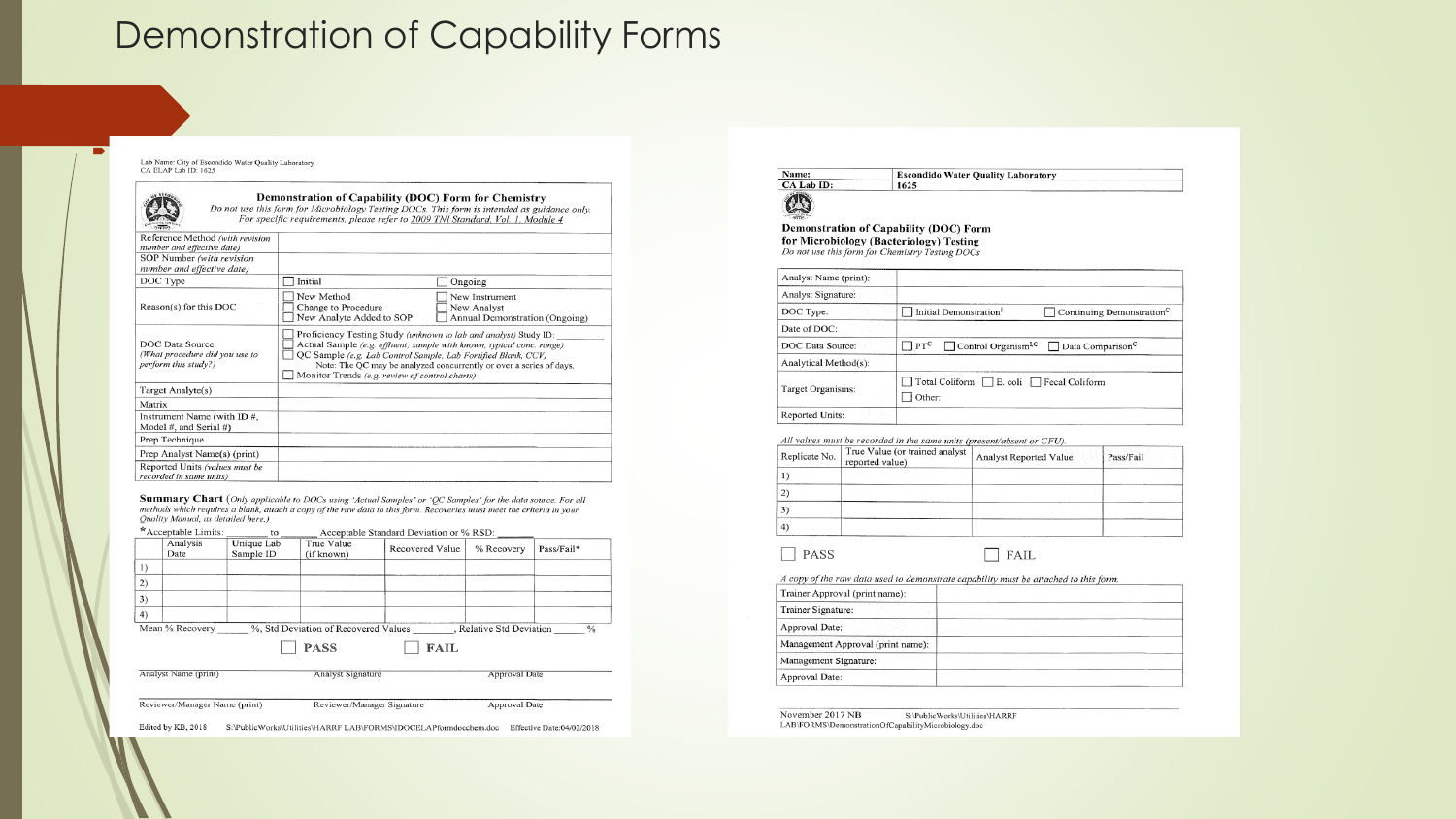■ LIMS provides unique sample ID#, the laboratory has been using LIMS since 2006 per TNI V1M2 § 5.8

■ Modified procedures for receiving standards, reagents, reference materials and media have unique ID# per TNI V1M2 § 5.6.4.2.

 April 2018 Gap Analysis, most areas not TNI 2016 V1M2 compliant pertained to the QM.

**Lab QA Officer completed training on conducting Internal Audits.**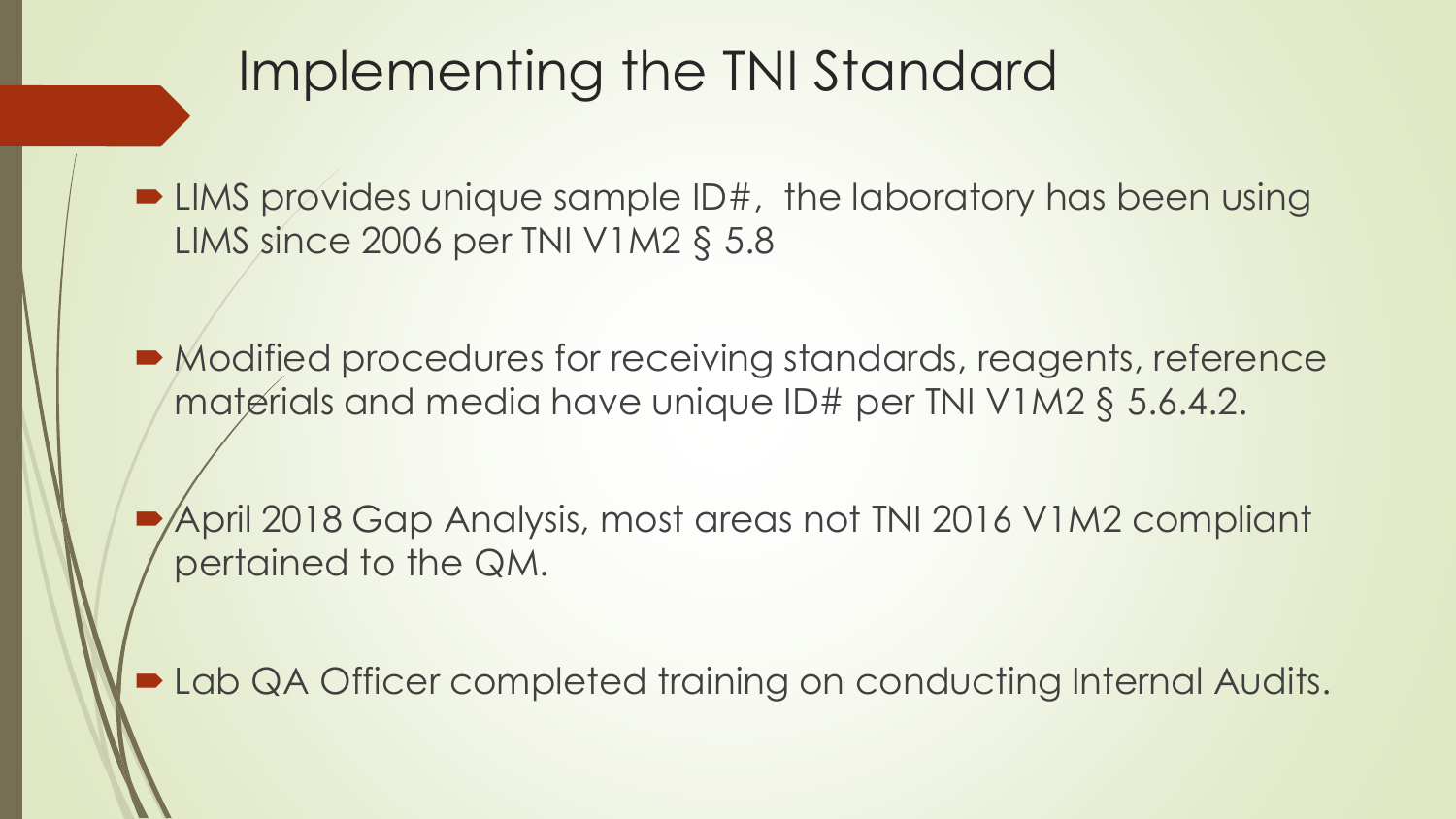

❑Acknowledging Laboratory Culture

❑Utilize Leadership Skills ❑Communicate Goals ❑Pleasant Work Environment

❑TNI Tool for Obtaining and Sustaining Goals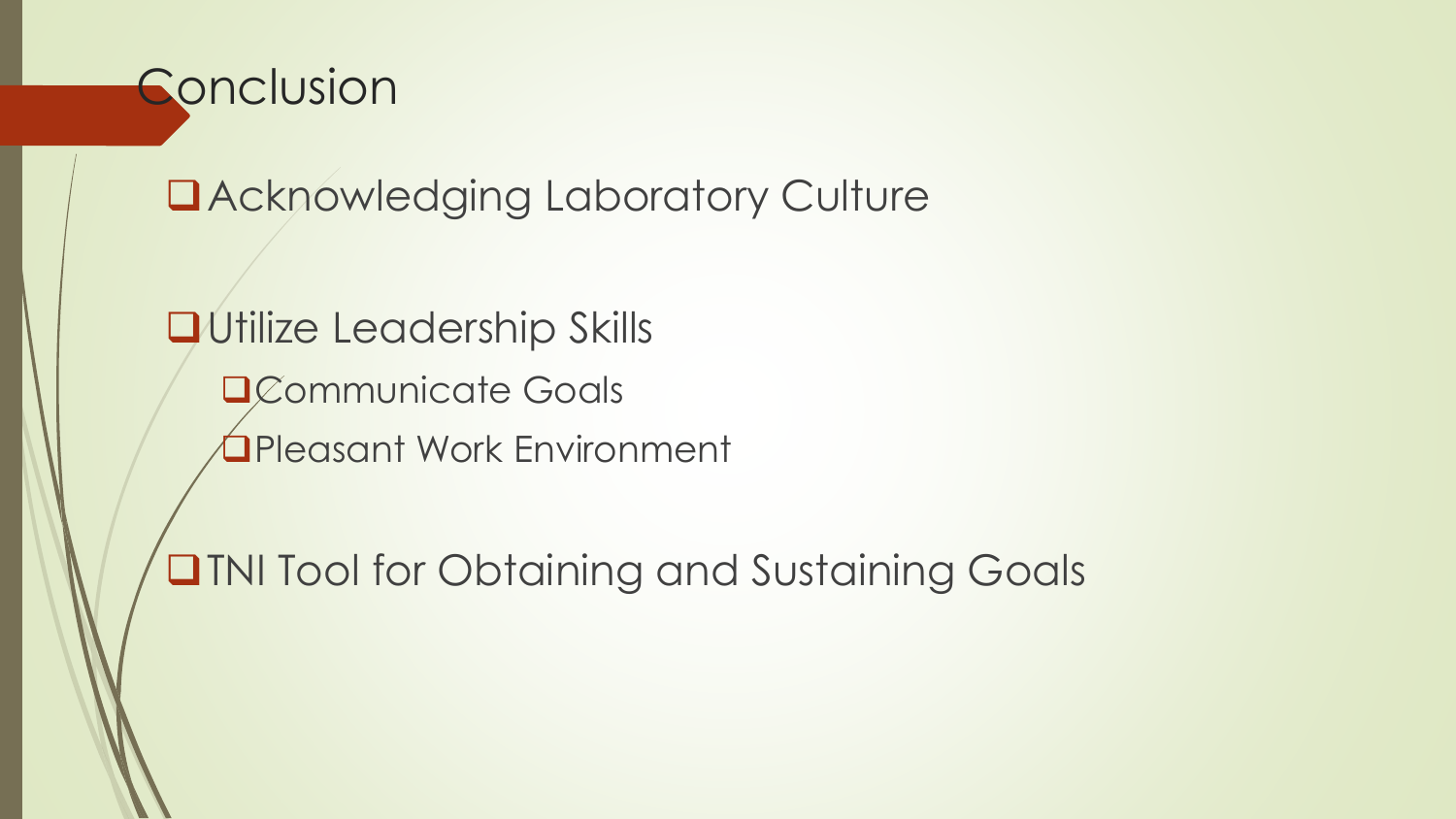

#### **Kenneth J. Brown, MPA Laboratory Quality Assurance Officer**

kbrown@escondido.org www.escondido.org

Phone: 760-839-6290 x7056